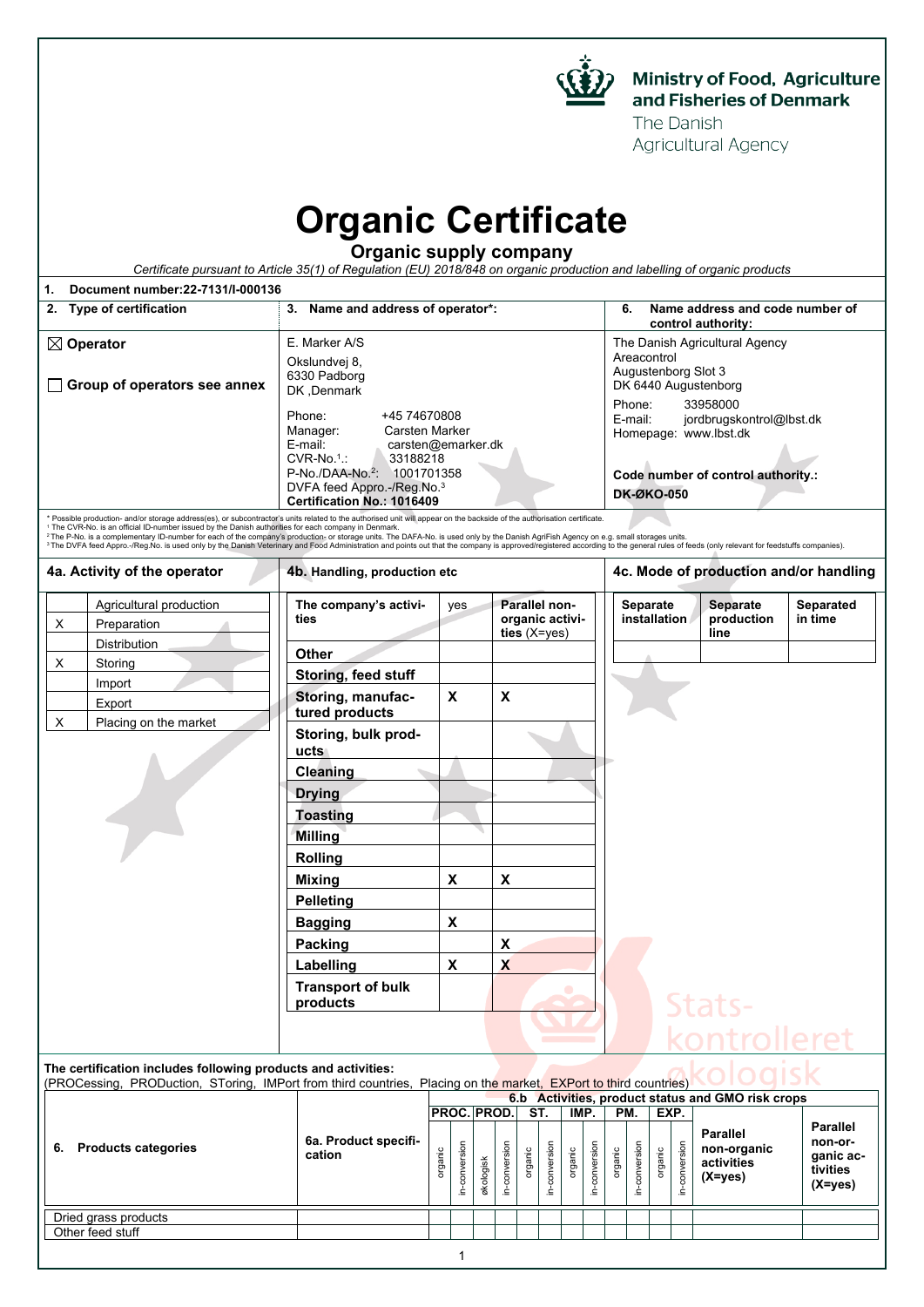

## Ministry of Food, Agriculture<br>and Fisheries of Denmark

The Danish Agricultural Agency

| $\overline{\mathbf{x}}$ |  | $\overline{\mathbf{x}}$ |  | Date of last inspection:<br>1. December 2021 | $\overline{\mathbf{x}}$ |  |  |  | $\overline{\mathsf{x}}$ |  |
|-------------------------|--|-------------------------|--|----------------------------------------------|-------------------------|--|--|--|-------------------------|--|
|                         |  |                         |  |                                              |                         |  |  |  |                         |  |
|                         |  |                         |  |                                              |                         |  |  |  |                         |  |
|                         |  |                         |  |                                              |                         |  |  |  |                         |  |
|                         |  |                         |  |                                              |                         |  |  |  |                         |  |
|                         |  |                         |  |                                              |                         |  |  |  |                         |  |
|                         |  |                         |  |                                              |                         |  |  |  |                         |  |
|                         |  |                         |  |                                              |                         |  |  |  |                         |  |
|                         |  |                         |  |                                              |                         |  |  |  |                         |  |
|                         |  |                         |  |                                              |                         |  |  |  |                         |  |
|                         |  |                         |  |                                              |                         |  |  |  |                         |  |
|                         |  |                         |  |                                              |                         |  |  |  |                         |  |
|                         |  |                         |  |                                              |                         |  |  |  |                         |  |
|                         |  |                         |  |                                              |                         |  |  |  |                         |  |
|                         |  |                         |  |                                              |                         |  |  |  |                         |  |
|                         |  |                         |  |                                              |                         |  |  |  |                         |  |
|                         |  |                         |  |                                              |                         |  |  |  |                         |  |
|                         |  |                         |  |                                              |                         |  |  |  |                         |  |



Statskontrolleret<br>økologisk